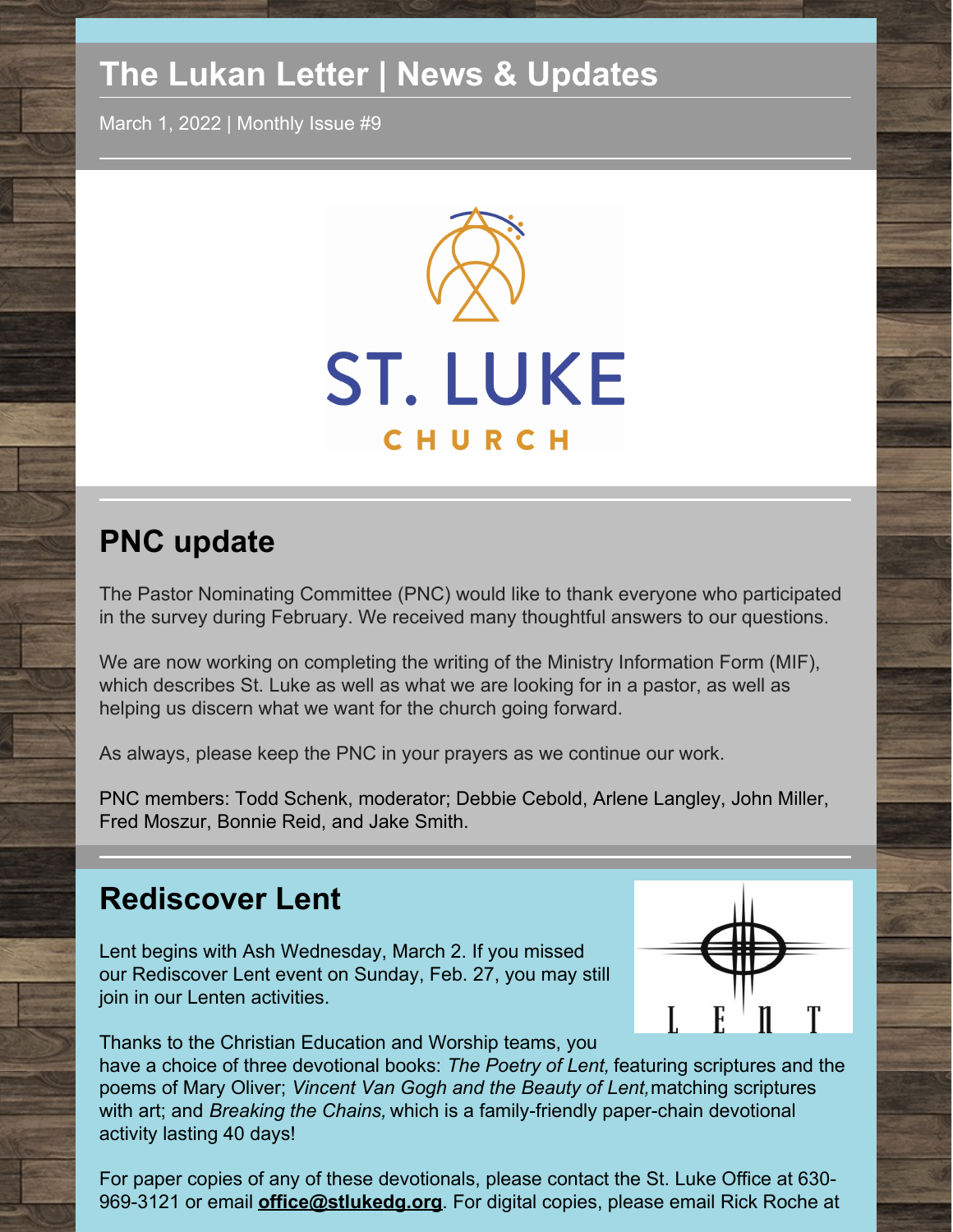**[christianed@stlukedg.org](mailto:christianed@stlukedg.org)**. Rick can also help you find the poems and paintings mentioned in the devotional books.

You are also invited to our**Discipleship Study** led by Pastor Debbie every Sunday in March. Join us as we explore our understanding and practice of discipleship, including Scripture and conversation.

You may attend in person after our church services or by Zoom on Sunday evenings at 7 p.m. The zoom link is **[here](https://us02web.zoom.us/j/85323176433?pwd=K1pPQ1F6SDJyQVhvMWJwWnEzb2NDUT09)**. For more information, please contact Pastor Debbie at **[pastor@stlukedg.org](mailto:pastor@stlukedg.org)**.



### **Ash Wednesday service planned**

This year we are marking Ash Wednesday with a special Taizé service featuring piano, guitar, and three harps at 7 p.m. Wednesday, March 2.

This style of Christian worship is practiced by the ecumenical Taizé community in France. It is characterized by the repetitive singing of simple harmonized tunes, often in various languages, interspersed with readings, prayers, and periods of silence.

Ashes will be offered to anyone who would like them.

## **COVID-19 update**

On the recommendation of our Covid-19 Task Force, the Session has voted to follow the current CDC guidelines. We will no longer require masks inside the building, but we do invite individuals to make the decision on masks and social distancing based on their own health and safety concerns. We will continue to monitor infection rates, and make future decisions as needed.

## **Purchase a Paver!**

St. Luke will begin taking orders today (March 1) for the purchase of engraved pavers (bricks) to add to our Memorial Garden this summer. This is your opportunity to add a paver and contribute to the development of our church gardens. Order forms are available at St. Luke and orders must be placed by May 1.

For further information or to get a form, please contact Rick Roche or Lois Balk.

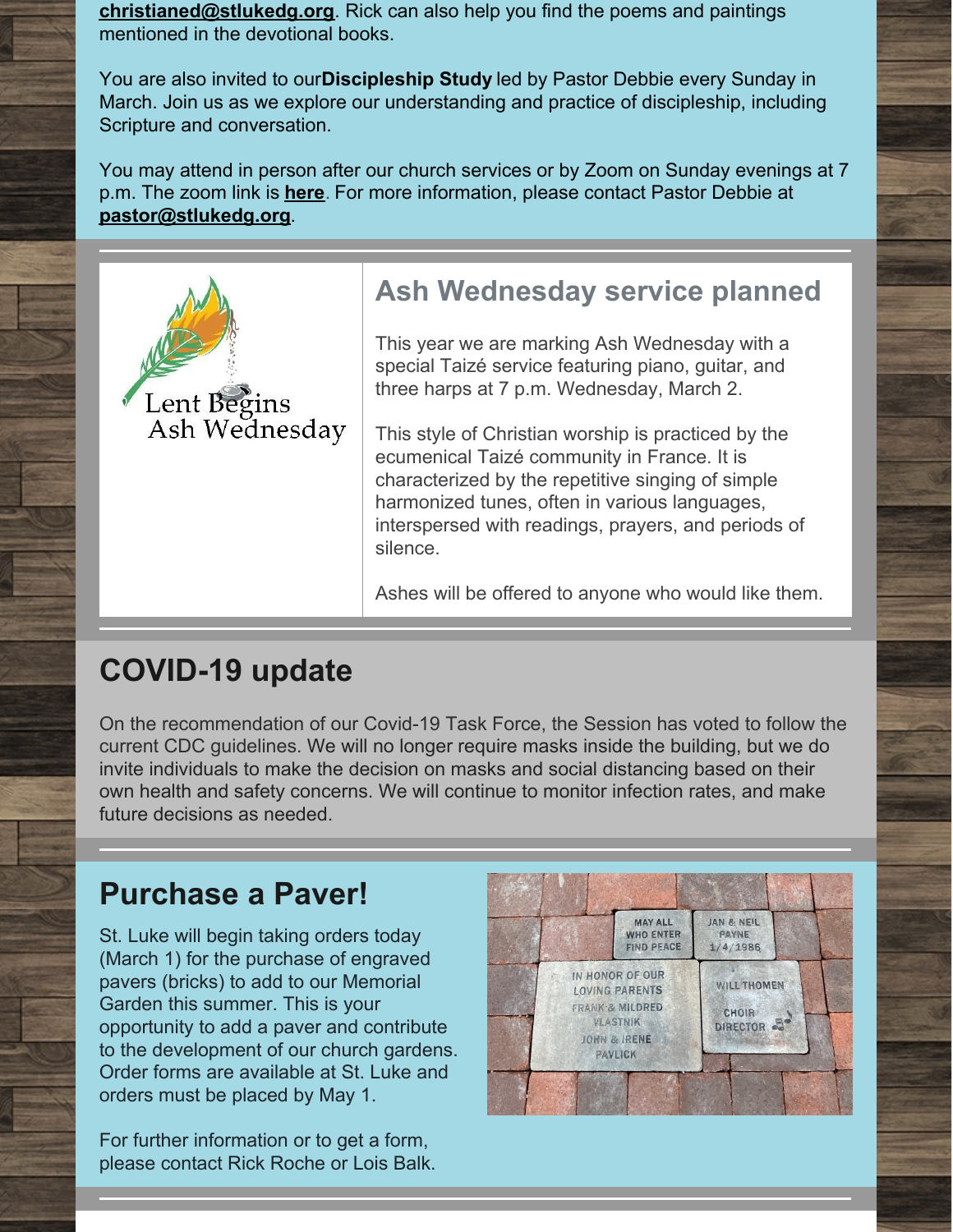## **SAVE the Date: Chili Cook-off Time!!**

Plan now to attend the St. Luke Church Chili Cook-off Sunday, April 3, 5:30 p.m. to 7:30 p.m., in fellowship hall. Bring your best batch of chili and enter the competition or just come for great food and fellowship!



In addition to chili and sides, we will have macaroni and cheese for the little ones.

We encourage you to use this opportunity to invite your friends and neighbors.*All are welcome.* Please RSVP using the online signup with the number of adults and children and whether you are bringing a pot of chili.

A free-will donation of \$5 per person will support St. Luke youth programs.

To register or if you have questions:

Go to: **<https://www.signupgenius.com/go/805054AA4AA29A3FF2-chili>** Raina: **[office@stlukedg.org](http://office@stlukedg.org)** (630) 969-3121 Jim Collins: **[jcollins2521@gmail.com](http://jcollins2521@gmail.com)** (630) 336-2951



## **Book Club chooses nonfiction**

The St. Luke Book Group will be meeting Thursday, March 24, at 7 p.m. in the Gathering Space to discuss the book *The Salt Path* by Raynor Wynn. In this true tale, Winn describes the experience of having her house, farm, and livelihood taken away days after learning her husband is terminally ill. So they make the impulsive decision to walk 630 miles of England's South West Coast Path. The walk becomes a journey of coming to terms with grief and the healing power of the natural world.

Meetings are open to all.

Click **[here](https://files.constantcontact.com/af238e8a601/8e2eb7c3-fdf1-4a6c-8a48-83ee32092d28.pdf)** for a listing and description of the books we will be discussing the rest of the year. For more information, contact Rick Roche at **[ricklibrarian@yahoo.com](mailto:ricklibrarian@yahoo.com)** or 630-215-8616.

# **Community Kitchen update**

The winter cold is always a challenge for the homeless; the Community Kitchen helps keep them fed and warmly clothed. St. Luke served 126 meals in February to the homeless and the food insecure; we served an average of 12 breakfasts and 20 dinners each Tuesday in February. To serve an average of more than 30 meals every Tuesday, a dedicated crew of cooks donates their time and energy to shop, cook, and bring the hot food to the Community Kitchen.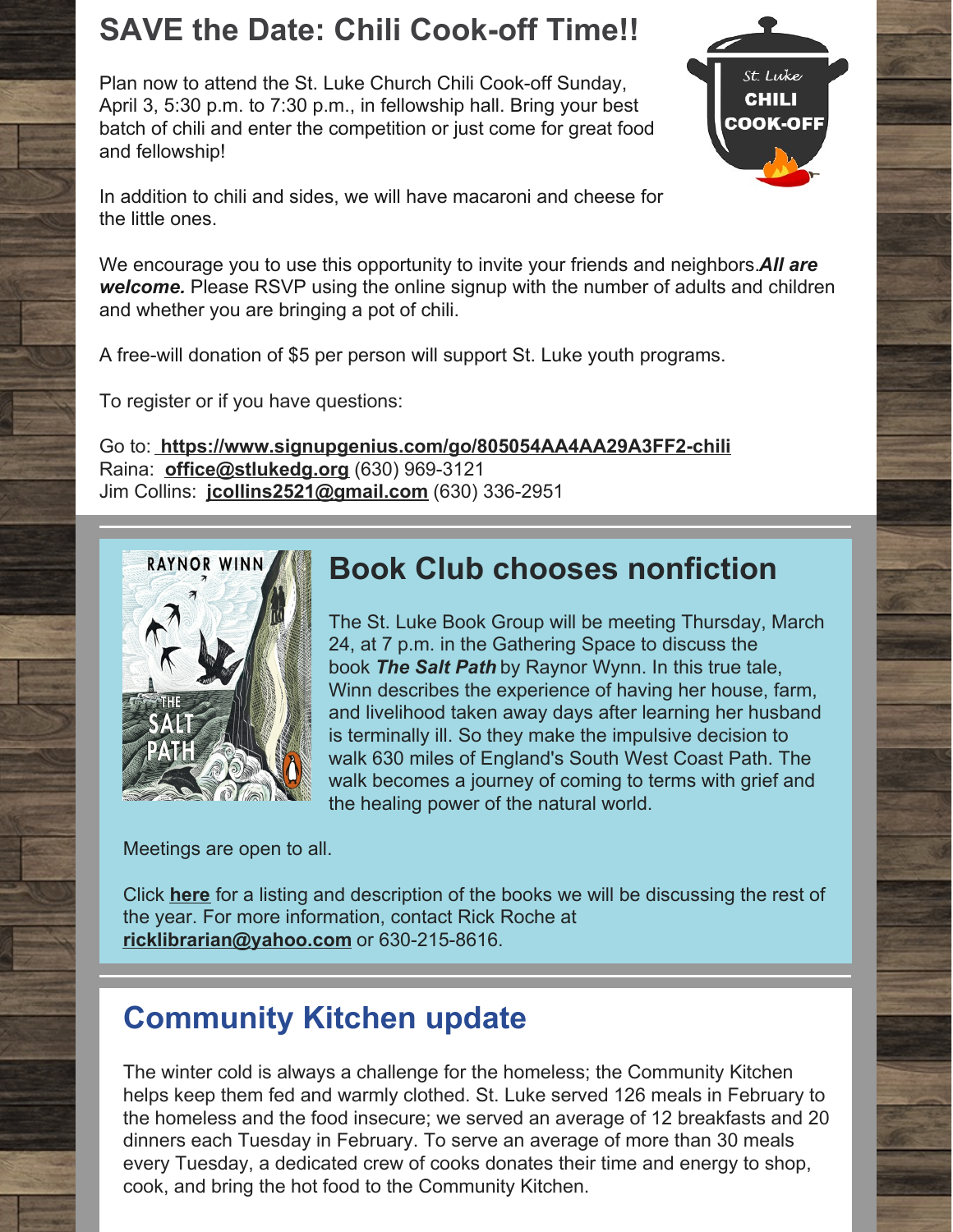Although it is named a "kitchen," there is no stove, oven, or even a sink to heat or prepare food, so everything must be hauled to the "kitchen" then removed at the end of the meal. Due to the small size of the "kitchen" only 2 guests are allowed in at a time, so often there is a line of people waiting outside in the cold for a hot meal. Guests come in to grab their food and drinks and then head out to allow another person to enter.

Staffing the "kitchen" requires at least 3 volunteers for breakfast and 4 volunteers for dinner; this is in addition to the volunteers who cook and bring the food to serve though some volunteers both cook and serve. It is estimated that it takes well over 20 hours of volunteer hours per week for St. Luke to serve 2 meals at the Community Kitchen and likely over 100 hours per month.

If you would like to help with donating food or serving at the Community Kitchen, please feel free to contact Vida at **[vidajue@gmail.com](mailto:vidajue@gmail.com)**; the link to volunteer to provide food is **[here](https://www.signupgenius.com/go/8050a4ca8a62eaafb6-breakfast)**.

# **Christian Education/Youth Updates**

### **Club Luke**

Club Luke meets Tuesday evenings at 4:45 p.m. via Zoom; please see Ali Mulvoy for the link. Meetings this month: March 1, 8, 15, 22; NO Club Luke March 29--enjoy spring break!

### **Youth Group**

The youth will be meeting Sunday, March 13, from 4 to 5 p.m. Wear comfy shoes and dress for the weather! We will be helping Jim Collins out and be distributing information to our neighbors for the chili cook off in April!

If any of our youth group members would like sign up to help with Club Luke, please let Ali know. Last month one of our youth members read the Bible story and engaged in some questions with our Club Luke students and it was a great time! This is all via Zoom currently.

No youth group March 27--enjoy spring break!

## **Stewardship request**

Per Capita is the main source of funding for the Presbytery. It also provides support for the General Assembly and Synod. It provides direct funding to congregations and pastors and helps prepare people for service as ordained ministers. The 2022 Per Capita, which St. Luke pays to the Presbytery, is \$36 per member. If you are able to contribute and haven't already, please submit this when you get a chance, and mark the check for Per Capita.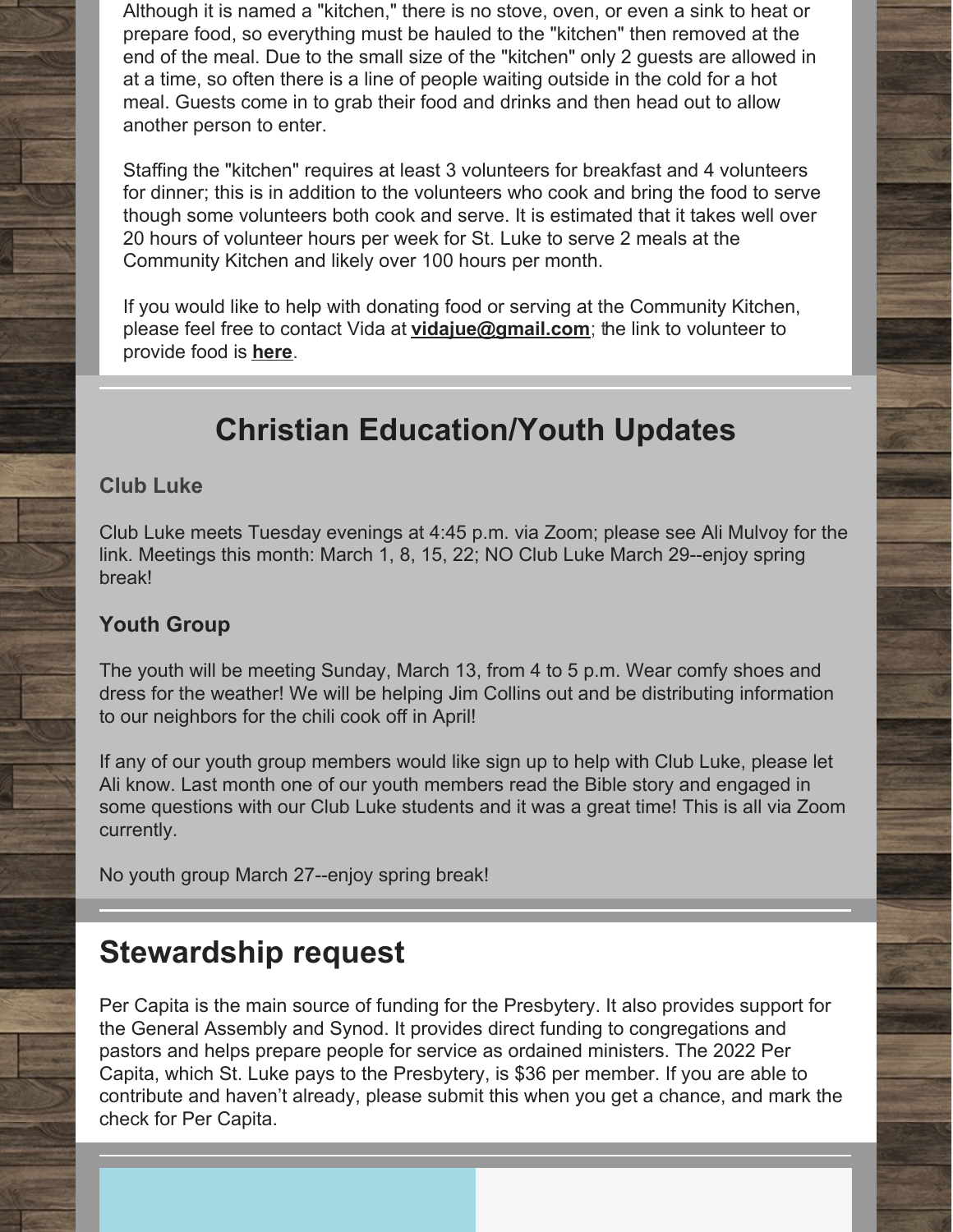

### **Worship in the Sanctuary every Sunday at 10 a.m.**

Click **[here](https://www.youtube.com/watch?v=sd1XzhAl-_A)** for a video of the live service. V*ideos will be posted to our YouTube channel, usually by Monday morning.* The Order of Worship will be sent via email when the video is available.



### **St. Luke Prayer List**

Please continue to pray for all those on our prayer list. Click **[here](https://docs.google.com/document/d/1xEAa64yLNOkP8ZWdwJZ9OJiypUaLpFwgL5BUXclkz6A/edit?usp=sharing)** to view our current Prayer List.

**Good News & Gratitudes**

### *Tuesday, 3/1*

**Serve Breakfast and Dinner - click [here](https://www.signupgenius.com/go/8050a4ca8a62eaafb6-breakfast) or visit the St. Luke[Calendar](https://www.stlukedg.org/events) to sign up (***every Tuesday***)**

**Club Luke 4:45--5:15 p.m. (***every Tuesday except 3/29***) on Zoom**

### *Wednesday, 3/2*

**Exercise Group -- 8:30 a.m. [outside group] (***every Wednesday)*

**Bible Study on Luke -- 11:15 a.m. on Zoom**

**Ash Wednesday Taize service -- 7 p.m.**

**Chancel Choir -- following the service (***normally at 7:30 p.m. every Wednesday***)**

# Do you have any news you would like to share? Please contact us at

**[session@stlukedg.org](mailto:session@stlukedg.org)** with your good news or your thanks/gratitude for the St. Luke family. A photo is always welcome, too!

### *Thursday, 3/3*

**The GALZ & Da Guys -- 9:30 a.m. (***every Thursday)*

### *Sunday, 3/6*

**Stewardship Team -- 8:30 a.m.**

*February Calendar continued:*

*Sunday, 3/13 -- Daylight Savings!*

**Property Team -- 11:30 a.m.**

**Youth Group -- 4 p.m. via Zoom**